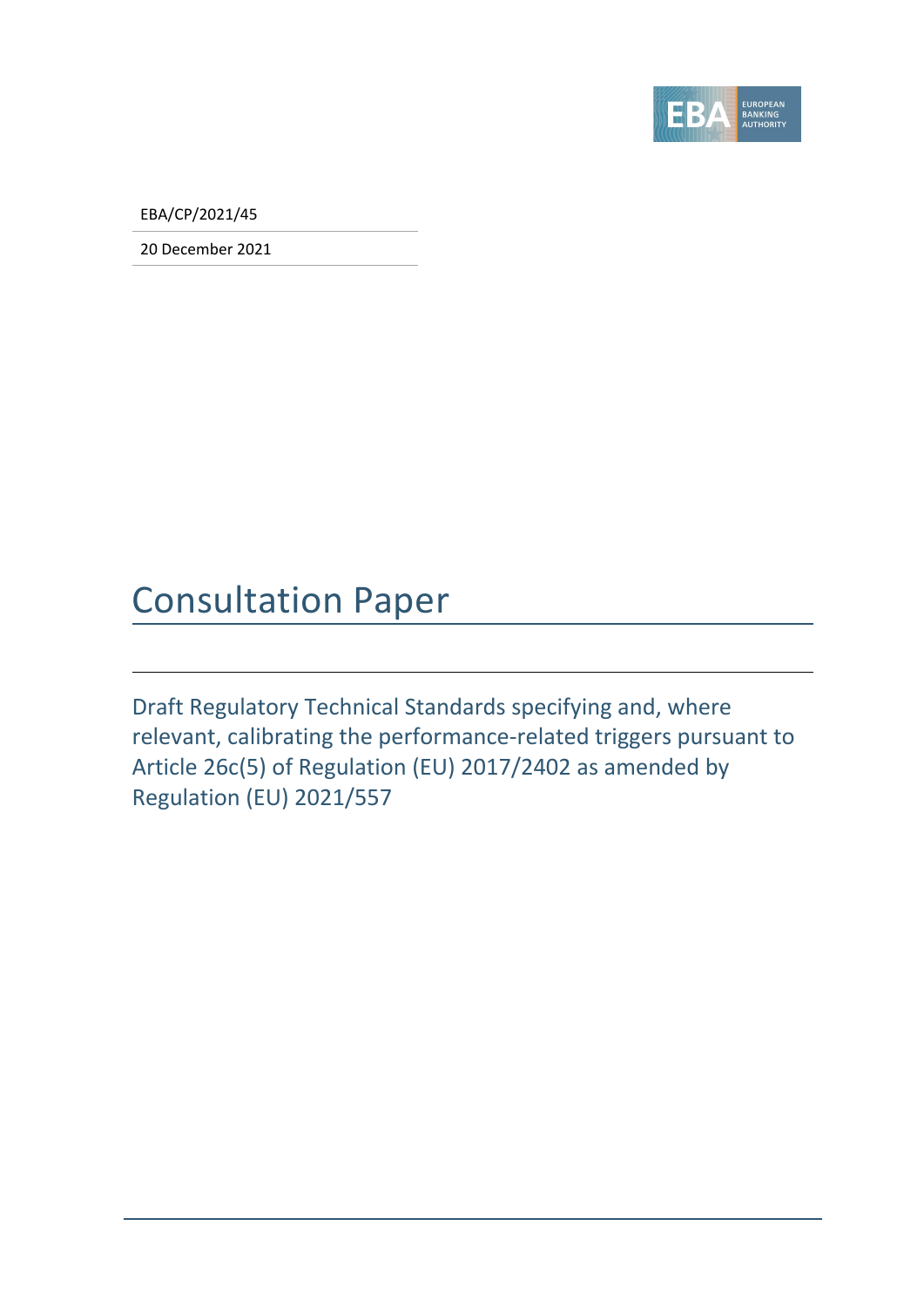

## **Contents**

|     | 1. Responding to this consultation                                                                | 3              |
|-----|---------------------------------------------------------------------------------------------------|----------------|
|     | 2. Executive Summary                                                                              | $\overline{a}$ |
|     | 4. Draft regulatory technical standards/                                                          | 9              |
|     | 5. Accompanying documents                                                                         | 16             |
| 5.1 | Draft cost-benefit analysis / impact assessment                                                   | 16             |
| 5.2 | Triggers in Recommendation 2 of the EBA Report on significant risk transfer in<br>securitisations | 19             |
| 5.3 | Overview of questions for consultation                                                            | 21             |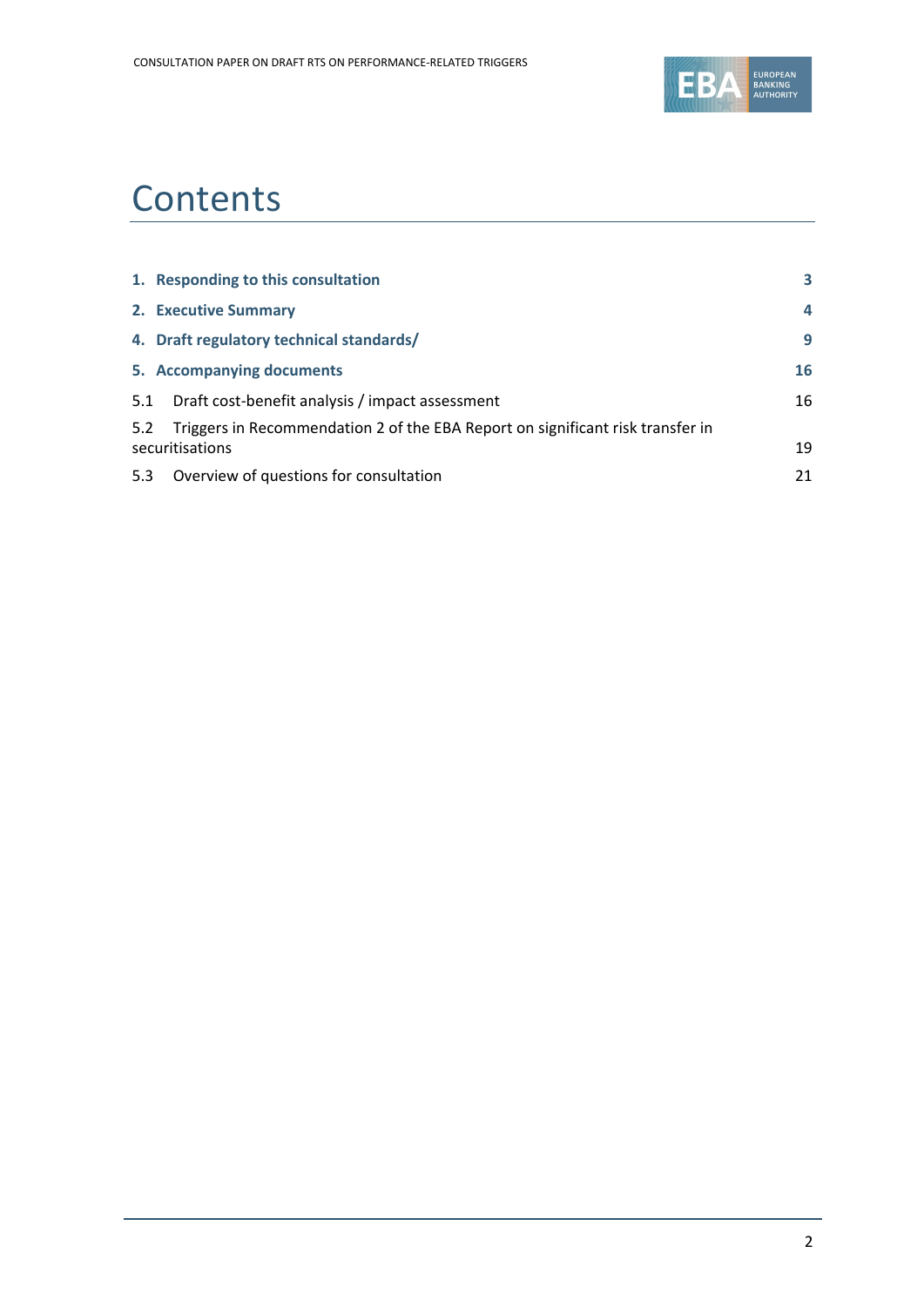

# <span id="page-2-0"></span>1. Responding to this consultation

The EBA invites comments on all proposals put forward in this paper and in particular on the specific questions summarised in 5.3.

Comments are most helpful if they:

- respond to the question stated;
- **Example 3** indicate the specific point to which a comment relates;
- **Example:** contain a clear rationale;
- provide evidence to support the views expressed/ rationale proposed; and
- describe any alternative regulatory choices the EBA should consider.

#### **Submission of responses**

To submit your comments, click on the 'send your comments' button on the consultation page by 28.02.2022. Please note that comments submitted after this deadline, or submitted via other means may not be processed.

#### **Publication of responses**

Please clearly indicate in the consultation form if you wish your comments to be disclosed or to be treated as confidential. A confidential response may be requested from us in accordance with the EBA's rules on public access to documents. We may consult you if we receive such a request. Any decision we make not to disclose the response is reviewable by the EBA's Board of Appeal and the European Ombudsman.

#### **Data protection**

The protection of individuals with regard to the processing of personal data by the EBA is based on Regulation (EU) 1725/2018 of the European Parliament and of the Council of 23 October 2018. Further information on data protection can be found under the [Legal notice section](http://eba.europa.eu/legal-notice) of the EBA website.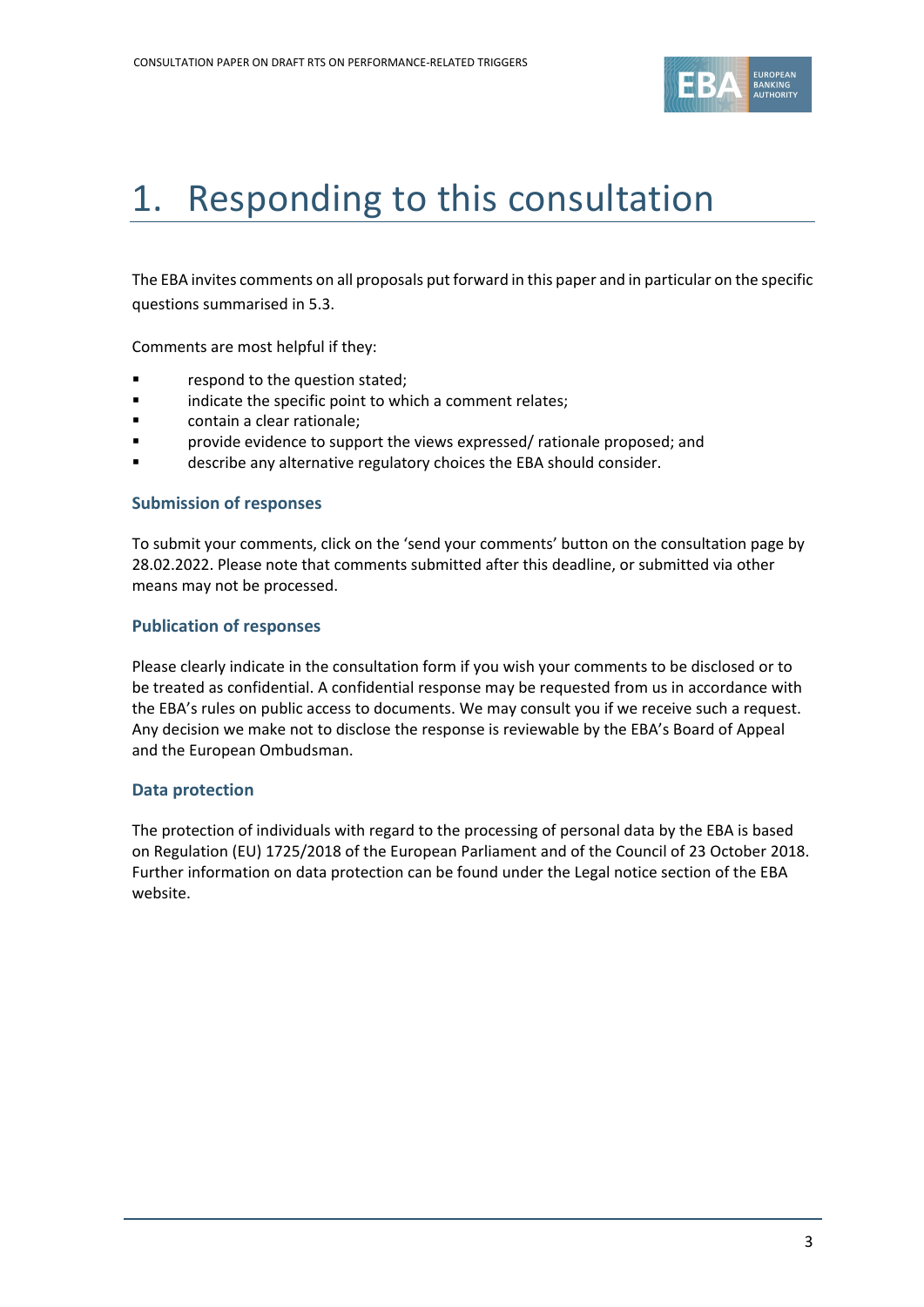

# <span id="page-3-0"></span>2. Executive Summary

Regulation (EU) 2017/2402 (the Securitisation Regulation) as amended by Regulation (EU) 2021/557, which was published in the Official Journal of the European Union on the 6th of April 2021, sets out that STS on-balance-sheet securitisations should feature a sequential amortisation system to be eligible for the STS label.

However, by way of derogation, an STS on-balance-sheet securitisation with non-sequential amortisation system could be eligible for the STS label provided that the transaction includes performance-related triggers to switch from a non-sequential to a sequential amortisation system. Pursuant to Article 26c(5) of the amended Securitisation Regulation, the EBA has to develop regulatory technical standards i) to specify the minimum performance-related triggers for STS synthetic securitisation transactions; and (ii) "where relevant", to calibrate them. The Securitisation Regulation requires the EBA to submit the draft RTS to the Commission no later than 30 June 2021.

### Main features of the RTS

The draft RTS further specify the two mandatory triggers under point (a) Article 26c(5), set out the additional mandatory backward-looking trigger under point (b) and the mandatory forward-looking trigger under point (c).

With regard to the calibration of these triggers, it should be noted that the mandate in Article 26c(5) is qualified by "where relevant", which should be understood as giving the EBA the power to decide not to set the level of a given trigger, if it considers inappropriate to do so taking into account all the relevant circumstances.

Consequently, the draft RTS set out that the level of the triggers under point (a) and (c) should be determined by the parties to the securitisation, as they are transaction specific and depend on the assessment made by the parties of the riskiness of the underlying exposures at inception. However, it seems prudent to establish a level for the additional back-ward looking trigger under point (b) that ensures for all STS on-balance-sheet securitisations featuring a non-sequential amortisation that under no circumstances the credit enhancement of the retained senior tranche falls below a certain threshold, in comparison with that at origination, as a result of the amortisation of the protected tranches.

The stakeholders are invited to comment on the entire text of the present draft RTS and on the targeted questions put forward.

### Next steps

The final draft RTS will be submitted to the Commission for adoption. Following the submission, the RTS will be subject to scrutiny by the European Parliament and the Council before being published in the Official Journal of the European Union.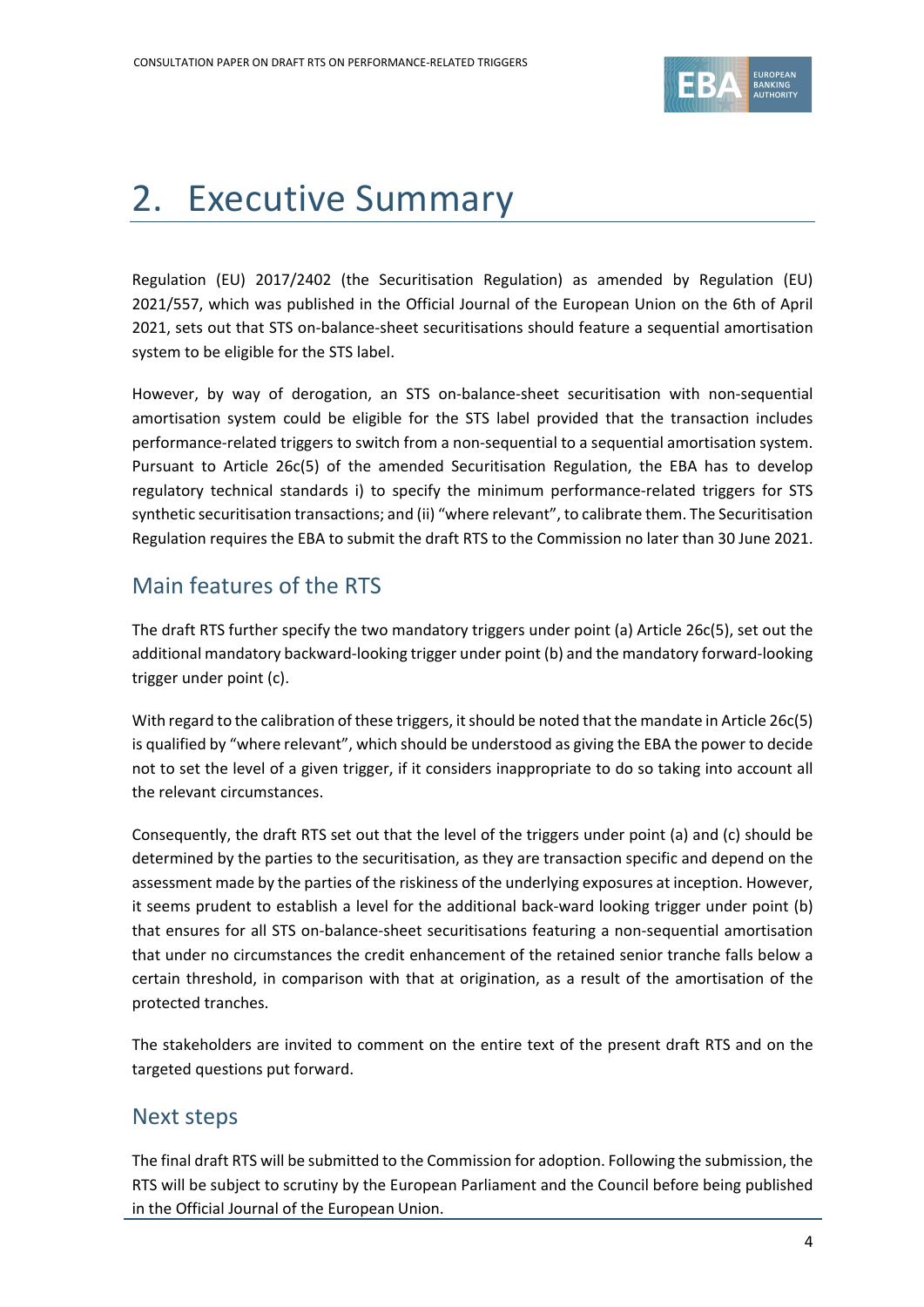

## 3. Background and rationale

- 1. The draft regulatory technical standards (draft RTS) have been developed in accordance with Article 26c(5) of Regulation (EU) 20[1](#page-4-0)7/2402 (the Securitisation Regulation<sup>1</sup>) as amended by the Regulation (EU) [2](#page-4-1)021/557 of 31 March 2021<sup>2</sup> (as part of the Capital Markets Recovery Package (CMRP)), which requests the EBA to develop regulatory technical standards i) to specify the minimum performance-related triggers for simple, transparent and standardised on-balance-sheet securitisations; and (ii) "where relevant", to calibrate them. The EBA is requested to submit those draft RTS to the Commission by 30 June 2021.
- 2. The CMRP amends the Securitisation Regulation in several aspects, including creating a specific framework for simple, transparent and standardised (STS) on-balance-sheet securitisation to ensure that the Union securitisation framework provides for an additional tool to foster economic recovery in the aftermath of the COVID-19 crisis.
- 3. With the purpose of standardisation, the amended Securitisation Regulation sets out that sequential amortisation shall be applied to all tranches of STS on-balance-sheet securitisations. However, as a derogation, as Recital 17 of Regulation (EU) 2021/557 states, 'STS on-balance-sheet securitisation might feature non-sequential amortisation in order to avoid disproportionate costs for protecting the underlying exposures and the evolution of the portfolio. Certain performancerelated triggers should determine the application of sequential amortisation in order to ensure that tranches providing credit protection have not already been amortised when significant losses occur at the end of the transaction, thereby ensuring that significant risk transfer is not undermined'.
- 4. Article 26c(5) of the amended Securitisation Regulation sets out the minimum performancerelated triggers that transactions which feature non-sequential priority of payments shall include, and mandates the EBA to develop draft regulatory technical standards on the specification, and where relevant, on the calibration of the performance-related triggers.
- 5. Point (a) of Article 26c(5) provides for two mandatory backward-looking triggers and gives transaction parties the option of choosing between the two of them to structure the amortisation profile of the securitisation. These triggers are either an "increase in the cumulative amount of defaulted exposures" or "the increase in the cumulative losses". In both cases, they should not be "greater than a given percentage of the outstanding amount of the underlying exposures below a pre-determined threshold". Therefore, as the triggers are already set out in Level 1, the mandatory backward-looking triggers in point (a) need not be created ex novo by the RTS. However, the RTS

<span id="page-4-0"></span><sup>1</sup> Regulation (EU) 2017/2402 of the European Parliament and of the Council of 12 December 2017 laying down a general framework for securitisation and creating a specific framework for simple, transparent and standardised securitisation, and amending Directives 2009/65/EC, 2009/138/EC and 2011/61/EU and Regulations (EC) No 1060/2009 and (EU) No 648/2012

<span id="page-4-1"></span><sup>2</sup> Regulation (EU) 2021/557 of the European Parliament and of the Council of 31 March 2021 amending Regulation (EU) 2017/2402 laying down a general framework for securitisation and creating a specific framework for simple, transparent and standardised securitisation to help the recovery from the COVID-19 crisis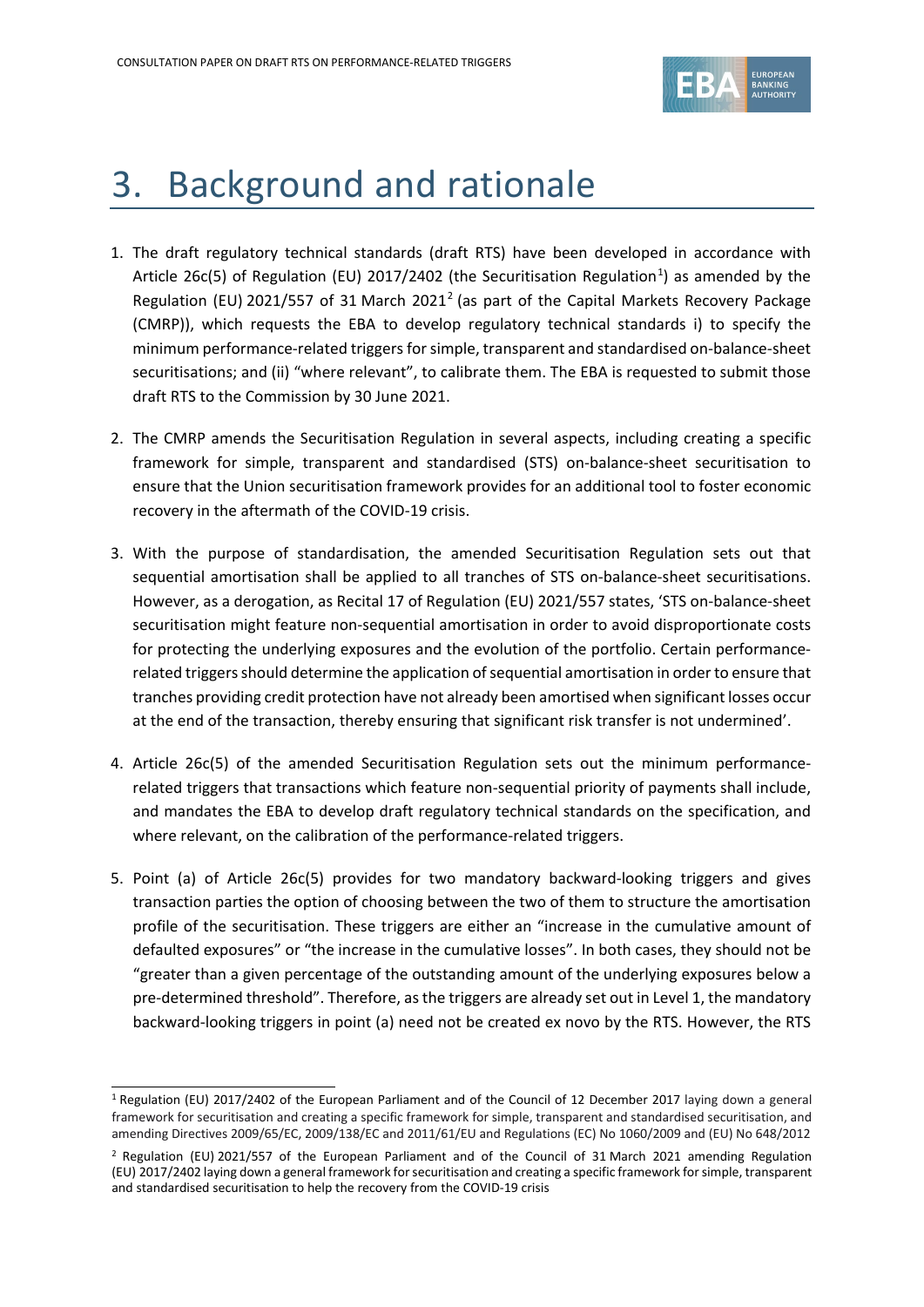

may "specify" these triggers in further detail in as much the EBA deems necessary or appropriate to meet its mandate.

- 6. Points (b) and (c) Article 26c(5), however, refer generically to "one additional backward-looking trigger" and "one forward-looking trigger" and, accordingly, these triggers need to be created ex novo and defined in detail by the RTS as additional triggers.
- 7. With regard to the calibration of these triggers, it should be noted that the mandate in Article 26c(5) is qualified by "*where relevant*", which should be understood as giving the EBA the power to decide not to set the level of a given trigger, if it considers inappropriate to do so taking into account all the relevant circumstances.
- 8. Accordingly, the EBA deems appropriate that these draft RTS further specify the triggers under point (a), set out the triggers under points (b) and (c), and only calibrates the trigger under point (b). The level of the triggers under points (a) and (c) shall be determined by the parties to the securitisation, as the trigger under point (a) is transaction specific and depends on the assessment made by the parties of the riskiness of the underlying exposures at inception, and in the case of the trigger under point (c) also the relevant threshold would very much depend on the starting point of the risk distribution at inception (i.e. the same percentage of migration to higher risk buckets of a portfolio with very low risk at inception in comparison with that of a portfolio with medium of high risk would not have the same effect in the trigger).
- 9. However, it seems prudent and appropriate for standardisation to establish a level for the additional backward looking trigger under point (b) that ensures for all STS on-balance-sheet securitisations featuring a non-sequential amortisation that under no circumstances the credit enhancement of the retained senior tranche falls below a certain threshold, in comparison with that at origination, as a result of the amortisation of the protected tranches.
- 10.Regarding the triggers under point (a), it is appropriate to specify the point in time to which the outstanding amount refers to. As this trigger is a backward-looking trigger (to note that the trigger under point (b) is referred to as 'additional backward-looking trigger' while the trigger under point (c) is referred to as 'forward looking trigger' only) there is the need to specify that the outstanding amount is the outstanding amount at the origination. This way the "increase in the cumulative amount of defaulted exposures" or "the increase in the cumulative losses" shall refer to that point in time.
- 11.Regarding point (b) on an additional backward-looking trigger, two possible triggers were considered the most meaningful. The draft RTS includes the preferred option and the alternative option in the corresponding article and the consultation asks for specific feedback on it.
- 12.The preferred option under point (b) on an additional backward-looking trigger targets the detachment point of the 'most senior protected tranche (MSPT)' and sets out that the amortisation will switch to sequential at any point in time when that detachment point is lower than [50% - 75%] of the detachment point at inception. As the detachment point of the MSPT reflects the credit enhancement received by the more senior tranches retained by the originator, this trigger ensures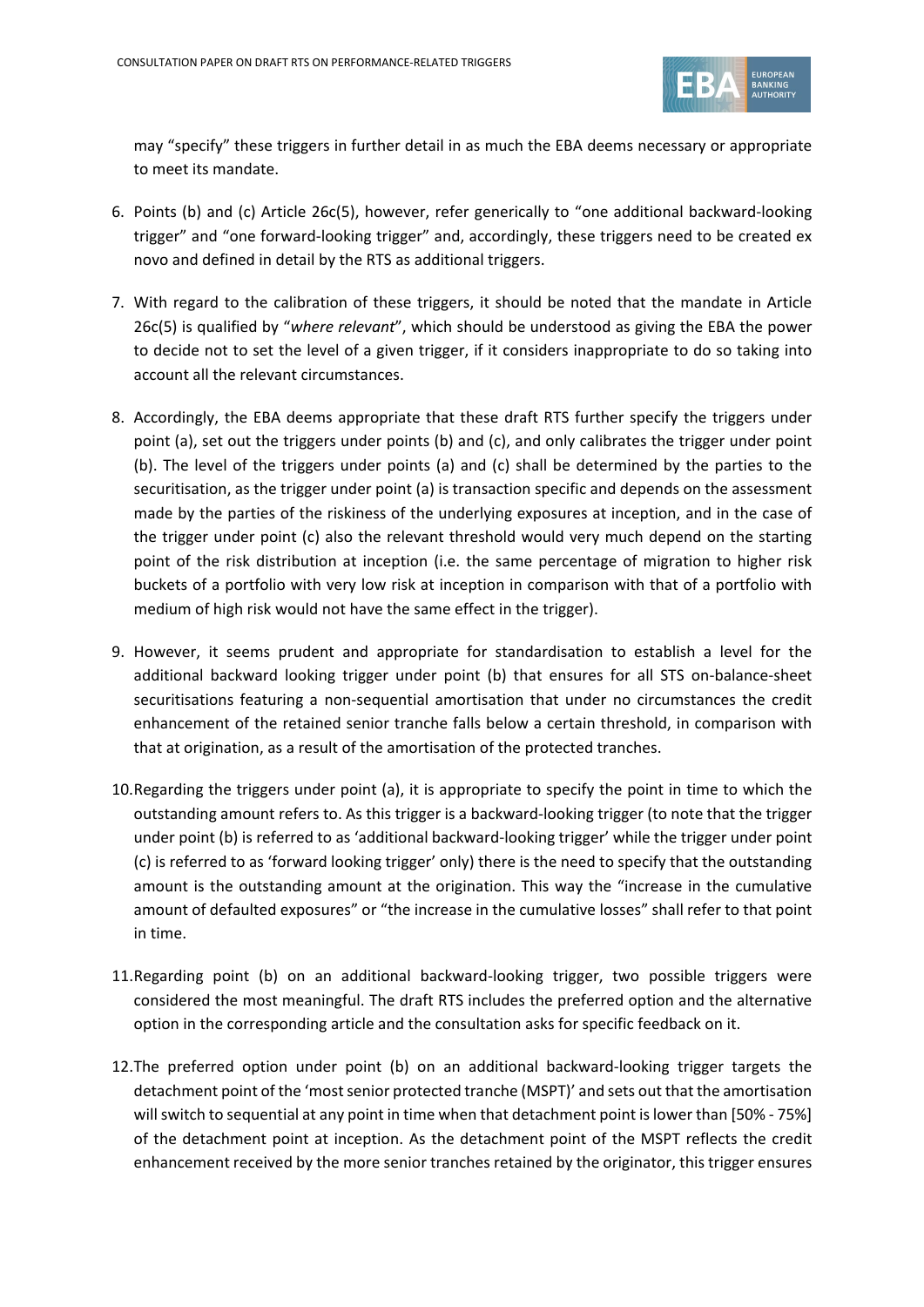

that this credit enhancement is still sufficient to cover the case where significant losses may occur at the end of the transaction, thus fulfilling the objective of the mandate. The trigger is neutral regarding the structure of the transaction as it covers all possible combinations of mezzanine and first loss tranches (protected or retained). It focuses on the combined credit enhancement provided to the senior tranche retained and to possible, although not common, upper mezzanine tranches retained by the originator.

- 13.The alternative option under point (b) on an additional backward-looking trigger targets the thickness of the protected tranche or tranches. When at any point in time the protection payments and amortisation represent more than a certain percentage [25% -50%] of the nominal amount of the protected tranche or tranches at origination, the amortisation will switch to sequential. This trigger shows a clear alignment with Recital 17 of the Regulation (EU) 2021/557 (' to ensure that tranches providing credit protection have not already been amortised when significant losses occur at the end of the transaction'). However, this trigger is not neutral with regard to the structure of the tranching in the securitisation. For example, the trigger would kick in later if a transaction features a protected mezzanine tranche and a first loss retained, than in the case where the first loss is also protected, although the same credit enhancement is provided at origination in both cases to the senior tranche retained and to possible, although not common, upper mezzanine tranches retained by the originator. Therefore, the exposure to back-loaded losses of the senior tranche retained would be higher in the first case for a given percentage of the trigger, and the probability of hindering significant risk transfer higher as well.
- 14. Regarding point (c) on one forward-looking trigger, the RTS establish a trigger that targets the comparison between the risk profile of the securitised exposures at origination and the corresponding one at any point in time afterwards. When the risk profile of the underlying exposures worsens above a certain level the trigger will be activated and the amortisation will switch to sequential from that moment on. The measure of the risk profile should depend on the type of originator and the characteristics of the underlying exposures.
- 15.In the case where the originator estimates a PD for all exposures of the underlying portfolio of a securitisation in accordance with the requirements of Regulation (EU) No 575/2013 (CRR), the trigger considers the increase in the exposure-weighted average PD of the underlying portfolio compared to the corresponding value at the time of origination greater than a given percentage.
- 16.In the rest of cases, the trigger considers the increase in the proportion of the outstanding amount of underlying exposures assigned to higher 'credit risk buckets' and the outstanding amount of the underlying portfolio (higher credit risk bucket ratio) compared to the corresponding proportion at the time of origination greater than a given percentage. The RTS define 'credit risk bucket' and determine how this definition applies when the underlying exposures correspond to any of the possibilities of the IRB Approach of the CRR, and the originator is an institution under the CRR, and when the differentiation in terms of credit risk of exposures has been made in accordance with the applicable accounting framework. The RTS also set out the way of calculation of the increase in the proportion of the outstanding amount of underlying exposures assigned to higher 'credit risk buckets' in the case of mixed pools comprising underlying exposures under different risk allocation methodologies.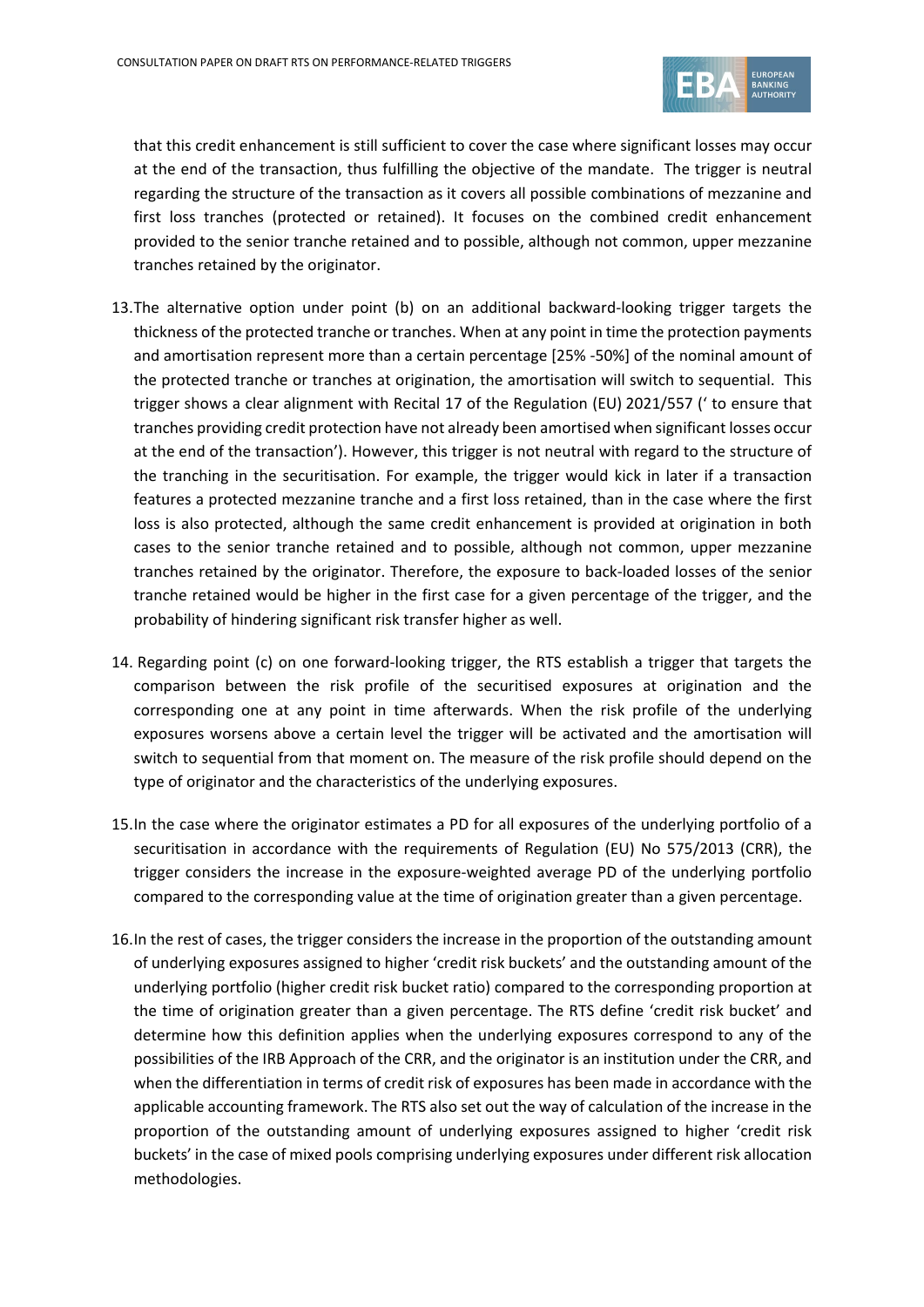

- 17.Given the nature of backward-looking triggers, the switch to sequential amortisation should be permanent, as those triggers take into account, directly or indirectly, the effect of cumulative losses or defaults. However, these RTS establish that an STS on-balance-sheet securitisation that - as a consequence of the activation of a forward-looking performance-related trigger included in the contractual documentation of the transaction – has at a certain point in time switched from nonsequential to sequential amortisation, should only revert to non-sequential amortisation as long as the improvement in the expected performance of the securitised exposures remains below the trigger level over a minimum time span.
- 18.The stakeholders are invited to comment on the entire text of the present draft RTS on performance-related triggers.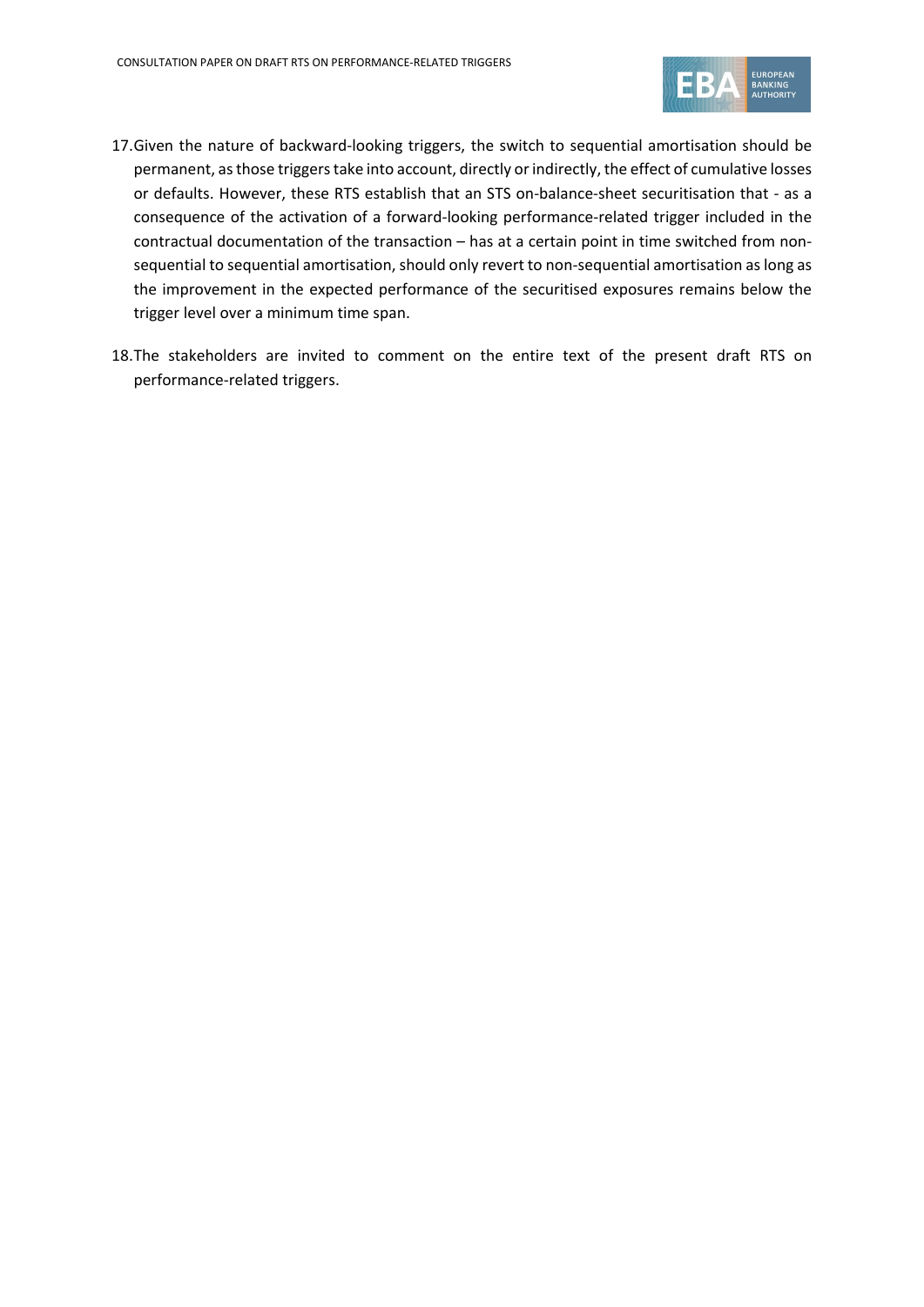

# <span id="page-8-0"></span>4. Draft regulatory technical standards/

#### **COMMISSION DELEGATED REGULATION (EU) …/...**

#### **of XXX**

#### **on supplementing Regulation (EU) 2017/2402 of the European Parliament and of the Council with regard to regulatory technical standards specifying and, where relevant, calibrating the performance-related triggers pursuant to Article 26c(5)**

#### THE EUROPEAN COMMISSION,

Having regard to the Treaty on the Functioning of the European Union,

Having regard to Regulation (EU) 2017/2402 of the European Parliament and of the Council<sup>[3](#page-8-1)</sup>, and in particular of Article 26c (5) sixth subparagraph thereof,

Whereas:

- (1) The third subparagraph of Article 26c (5) of Regulation (EU) 2017/2402 lays down which triggers the performance-related triggers have to include as a minimum that revert the amortisation system of the tranches from non-sequential to sequential payments in order of seniority in relation to STS on-balance-sheet securitisations which feature non-sequential priority of payments. This Regulation when providing specification of, and where relevant, calibration of those performance-related triggers takes into account that each trigger causes individually the amortisation to revert to a sequential payment in order of seniority, irrespective of whether the other triggers apply.
- (2) This Regulation should not calibrate the two triggers provided under Article 26c(5) third subparagraph point (a) of Regulation (EU) 2017/2402 as there is no one-size-fitsall calibration. Instead, transaction parties should set appropriate individual thresholds for the respective transaction. For the triggers under Article 26c(5) points (b) and (c), this Regulation provides specifications, and calibration for the trigger under point (b).
- (3) Article 26c(5), third subparagraph of Regulation (EU) 2017/2402 provides the parties with the possibility to use additional performance-related triggers to the minimum ones. As a result, this Regulation should specify minimum performance-related triggers that are precise and limit optionality in order to achieve a higher level of standardisation.

<span id="page-8-1"></span><sup>3</sup> Regulation (EU) 2017/2402 of the European Parliament and of the Council of 12 December 2017 laying down a general framework for securitisation and creating a specific framework for simple, transparent and standardised securitisation, and amending Directives 2009/65/EC, 2009/138/EC and 2011/61/EU and Regulations (EC) No 1060/2009 and (EU) No 648/2, (OJ L 347, 28.12.2017, p. 35).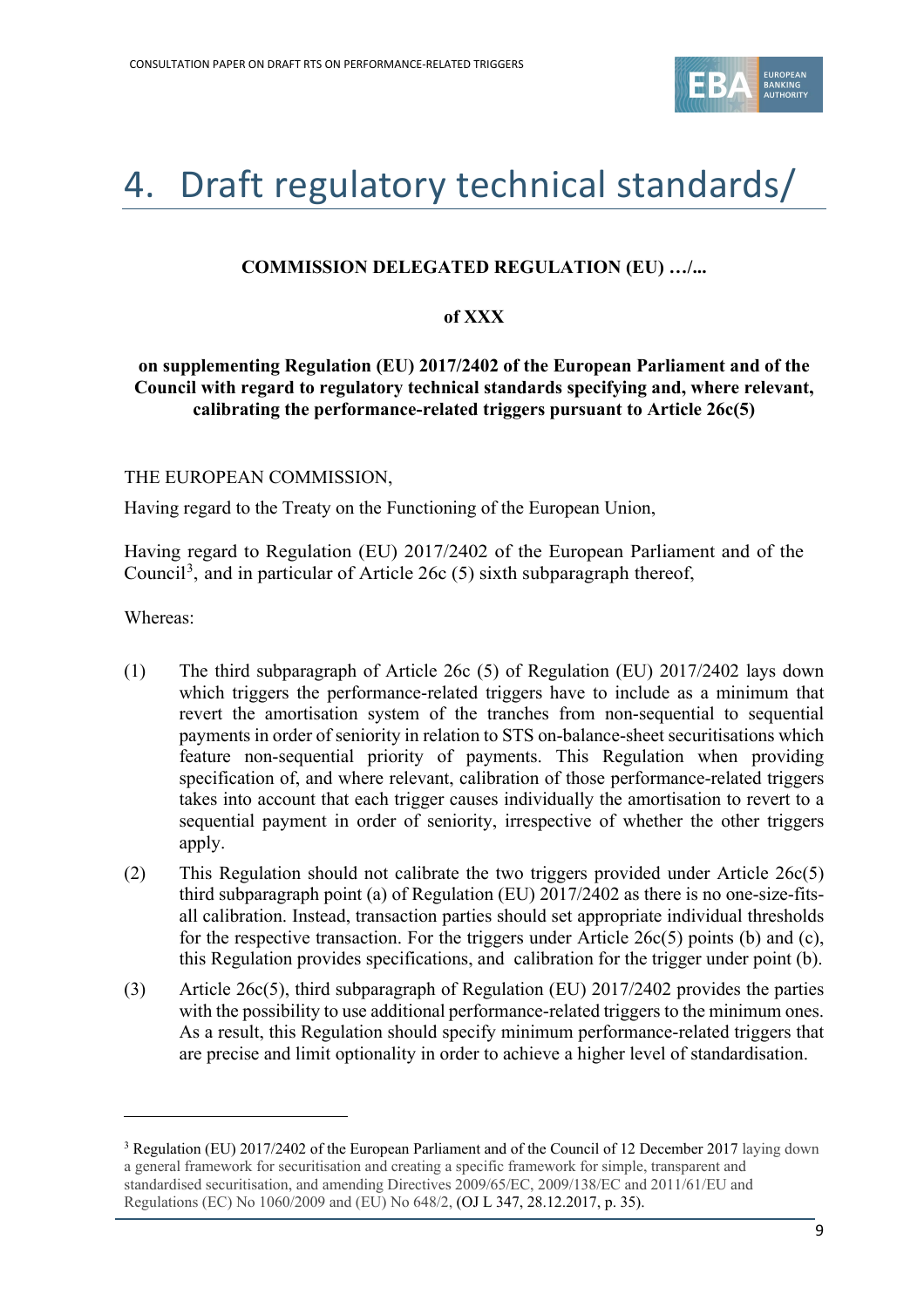

- (4) Since it is unclear to which moment the outstanding amount refers to and from which moment the increase either of the cumulative amount of defaults or losses should be calculated in the two triggers as referred to in Article 26c(5) third subparagraph, point (a) of Regulation (EU) 2017/2402, it is necessary to specify that the outstanding amount should refer to that at origination, and the increase either of the cumulative amount of defaults or losses should be calculated from that moment.
- (5) The additional backward-looking trigger as referred to in Article 26c(5) third subparagraph, point (b) of Regulation (EU) 2017/2402 should be a trigger that can be applied to all types of transactions and that leads to consistent results irrespective of the structure of an STS on-balance-sheet securitisation. The trigger should look at the credit enhancement provided by the most senior protected tranche to more senior tranches retained by the originator throughout the life of the transaction, not allowing nonsequential amortisation anymore when the detachment point of the most senior protected tranche decreases below a certain percentage of the initial one. Such trigger will ensure the objective referred to in Recital 17 of Regulation (EU) 2021/557 that tranches providing credit protection have not already been amortised when significant losses occur at the end of the transaction.

[Alternative trigger: The additional backward-looking trigger as referred to in Article 26c(5) third subparagraph, point (b) of Regulation (EU) 2017/2402 should look at the outstanding amount of the protected tranche(s) throughout the life of the transaction, not allowing nonsequential amortisation anymore when the interim and final credit protection payments absorbed by the protected tranche(s) exceed a certain percentage of the nominal amount at origination minus the amortisation amounts allocated to them, since credit protection payments defined in the contractual documentation reflect the losses of the underlying portfolio allocated to the protected tranche(s) as laid down in Article 26e(2) to (4) of that Regulation. Such trigger will ensure the objective referred to in Recital 17 of Regulation (EU) 2021/557 that tranches providing credit protection have not already been amortised when significant losses occur at the end of the maturity of the transaction.]

- (6) The forward-looking trigger should ensure the application of the sequential amortisation when the average credit quality of the underlying portfolio is deteriorating over time. In this regard, the limitation of available triggers to two forward looking triggers that can be applied to all types of STS on-balance-sheet securitisations is appropriate in order to contribute to the simplicity and standardisation of those securitisations. For the purposes of the forward-looking trigger, the development of the credit quality of the underlying portfolio since origination should be measured in terms of the migration of exposures towards higher credit risk buckets or in terms of a change of the exposure-weighted average PD of the underlying portfolio.
- (7) Where the originator estimates a PD for all exposures of the underlying portfolio of a securitisation in accordance with the requirements of Part Three, Title II, Chapter 3 of of Regulation (EU) No 575/2013<sup>[4](#page-9-0)</sup>, the increase in the exposure-weighted average PD of the underlying portfolio since the date of origination should be used as forwardlooking trigger. Where originators have received permission from their competent authority to apply the IRB Approach in accordance with Part Three, Title II, Chapter 3 of Regulation (EU) No 575/2013 to the underlying exposures of an STS on-balancesheet securitisation and the trigger based on the assignment of exposures to credit risk

<span id="page-9-0"></span><sup>4</sup> Regulation (EU) No 575/2013 of the European Parliament and of the Council of 26 June 2013 on prudential requirements for credit institutions and investment firms and amending Regulation (EU) No 648/2012 (OJ L 176,  $27.6.2013$ , p. 1).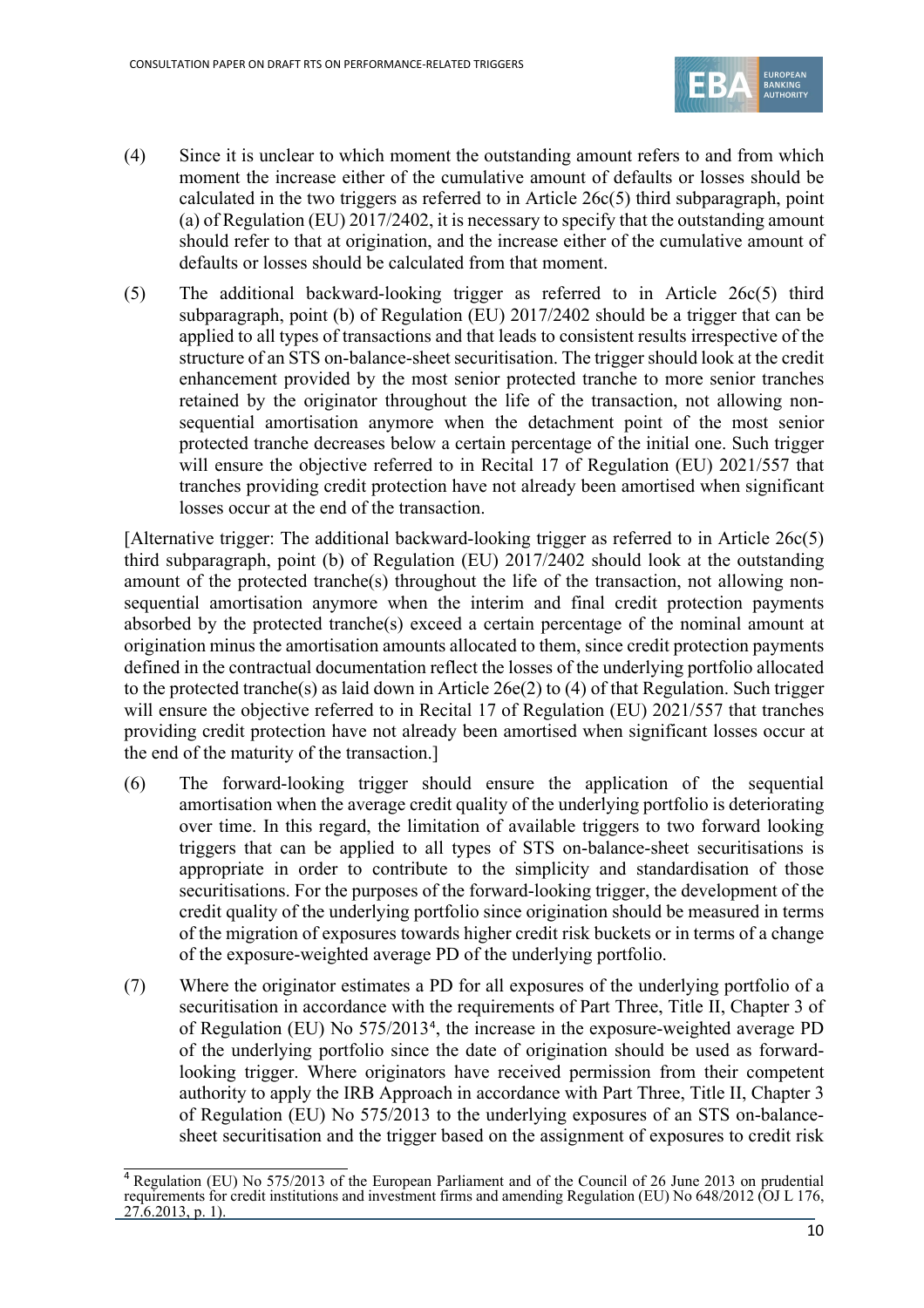

buckets is applied, such assignment should be based on the assignment of exposures to rating grades or pools as applied within those rating systems used under the IRB Approach. Where originators do not apply the IRB Approach to the underlying exposures, the trigger based on the assignment of exposures to credit risk buckets should be applied as forward-looking trigger and such assignment should in this case be based on the differentiation in terms of credit risk of exposures as recorded by the originator in its financial statements in accordance with the applicable accounting framework.

- (8) While in relation to the backward-looking triggers, the effects of the switch to sequential amortisation should be permanent, given the nature of backwards-looking triggers and as those triggers take into account, directly or indirectly, the effect of cumulative losses or defaults, in the case of forward-looking triggers that rely on the expected future behaviour of the securitised exposures, the trigger may fall below the threshold level after the change of the amortisation system. In such a case, in the interest of simplicity and standardisation, the amortisation should remain sequential until there is enough evidence on the robustness of the improvement of the expected performance of the underlying portfolio.
- (9) The European Banking Authority has conducted open public consultations on the draft regulatory technical standards on which this Regulation is based, analysed the potential related costs and benefits and requested the opinion of the Banking Stakeholder Group established in accordance with Article 37 of Regulation (EU) No 1093/2010 of the European Parliament and of the Council,<sup>[5](#page-10-0)</sup>,

HAS ADOPTED THIS REGULATION:

#### *Article 1*

#### *Definitions*

For the purposes of this Regulation, the following definitions shall apply:

(1) 'Most senior protected tranche' in a securitisation means the least subordinated tranche in terms of distribution of losses that benefits from eligible credit protection.

(2) 'Credit risk bucket' means a segment of the underlying portfolio to which the exposures from the underlying portfolio are assigned that entails a certain degree of credit risk as measured on the basis of credit risk-related criteria clearly set out in the transaction documentation and where a certain segment entails a credit risk greater than or less than another segment.

<span id="page-10-0"></span><sup>5</sup> Regulation (EU) No 1093/2010 of the European Parliament and of the Council of 24 November 2010 establishing a European Supervisory Authority (European Banking Authority), amending Decision No 716/2009/EC and repealing Commission Decision 2009/78/EC (OJ L 331, 15.12.2010, p. 12).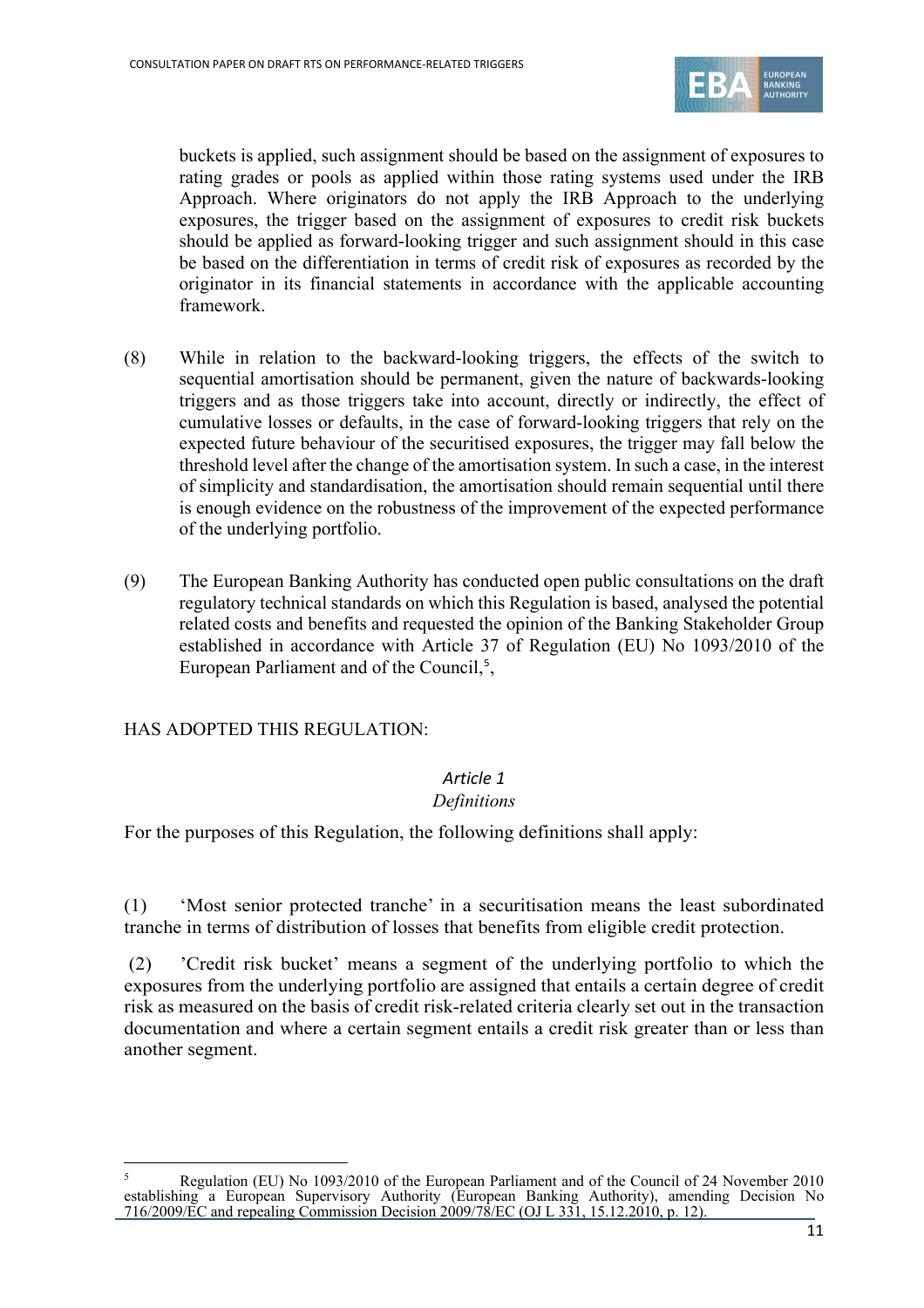

#### *Article 2 Backward-looking triggers*

For the purposes of the backward-looking triggers as set out in Article 26c (5) third subparagraph, point (a) of Regulation (EU) 2017/2402, the outstanding amount of the underlying portfolio shall refer to the outstanding amount at the time of origination, and the increase in the cumulative amount of defaulted exposures or the increase in the cumulative losses shall be calculated from that moment.

#### **Question for consultation**

**Q1.** Do you agree with the specification made in Article 2?

#### *Article 3 Additional backward-looking trigger*

The additional backward-looking trigger referred to in Article 26 $\epsilon$  (5) subparagraph three, point (b) of Regulation (EU) 2017/2402 shall be the decrease, at any point in time after origination, of the detachment point, as defined in the second subparagraph of Article 256 (2) of Regulation (EU) No 575/2013, of the most senior protected tranche below [50% - 75%] of the detachment point of the most senior protected tranche at origination.

**[Alternative option:** The additional backward-looking trigger referred to in Article 26c (5) subparagraph three, point (b) of Regulation (EU) 2017/2402 shall be the increase, at any point in time after origination of the sum of all interim and final credit protection payments made by the investor(s) under the credit protection agreement(s) of the protected tranche(s) above [25%-50%] of the sum of the nominal amount of these protected tranche(s) at origination minus the corresponding amortisation of the protected tranche(s).]

#### **Questions for consultation**

**Q2.** Do you agree with the aim of Article 3 with regard to ensuring that the credit enhancement of the senior tranche does not fall below a certain threshold because of the non-sequential amortisation?

**Q3.** Do you agree with the trigger set out in the Article or would you prefer the alternative option in order to meet the aim of this additional backward-looking trigger? Please justify your answer, providing, if possible, evidence of the outcome of both triggers based upon your past experience.

**Q4.** Which level of the trigger would you consider more appropriate and why?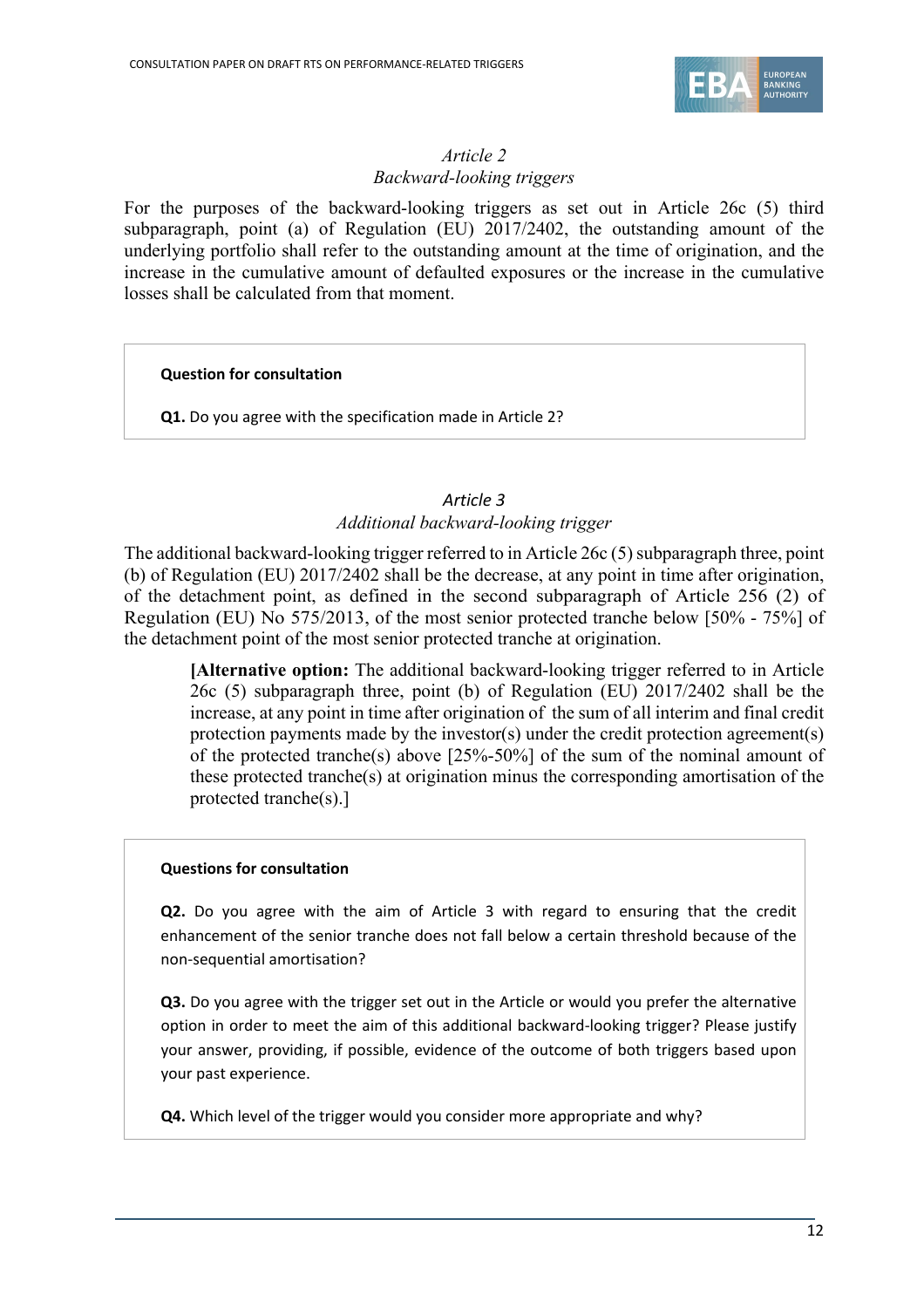

#### *Article 4 Forward-looking trigger*

- 1. Where the originator estimates a PD for all exposures of the underlying portfolio of a securitisation in accordance with the requirements of Part Three, Title II, Chapter 3 of Regulation (EU) No 575/2013, the forward-looking trigger in accordance with Article 26c (5), subparagraph three, point (c) of Regulation (EU) 2017/2402 shall be that the increase in the exposure-weighted average PD of the underlying portfolio compared to the corresponding value at the time of origination is greater than a given percentage as set out in paragraph 3.
- 2. In all other cases, the forward-looking trigger shall be that the increase in the ratio of:

(a) the outstanding amount of underlying exposures assigned to higher credit risk buckets to

(b) the outstanding amount of the underlying portfolio

(higher credit risk bucket ratio) compared to the corresponding proportion at the time of origination is greater than a given percentage as set out in paragraph 4.

- 3. For the purposes of determining the exposure-weighted PD of the underlying portfolio referred to in paragraph 1, the PD estimates applied to individual underlying exposures shall be weighted by the respective exposure value of the respective underlying exposures as determined in accordance with Article 166 of Regulation (EU) No 575/2013.
- 4. For the purposes of determining the increase in the higher credit risk bucket ratio referred to in paragraph 2 the differentiation between individual credit risk buckets shall be based on the following:

(a) where the originator applies the IRB Approach in accordance with Part Three, Title II, Chapter 3 of Regulation (EU) No 575/2013 to determine the own funds requirements for credit risk for underlying exposures other than retail exposures using own PD estimates, the rating grades as referred to in point (b) of Article 170(1) of that Regulation;

(b) where the originator applies the IRB Approach in accordance with Part Three, Title II, Chapter 3 of Regulation (EU) No 575/2013 to determine the own funds requirements for credit risk for underlying exposures using the methods set out in Article 153(5) of that Regulation for specialised lending exposures, the rating grades as referred to in Article 170(2) of that Regulation;

(c) where the originator applies the IRB Approach in accordance with Chapter 3 of Title II of Part Three of Regulation (EU) No 575/2013 to determine the own funds requirements for credit risk for underlying exposures treated as retail exposures, the rating grades that are used for the assignment of PD estimates to exposures or the pools, as applicable, as referred to in point (b) of Article 170(3) of that Regulation;

(d) in all other cases, the differentiation of the credit risk of exposures shall be determined as recorded by the originator in its financial statements in accordance with the applicable accounting framework.

Where more than one criterion referred to in points (a) to (d) of the first subparagraph apply to different parts of the underlying portfolio of a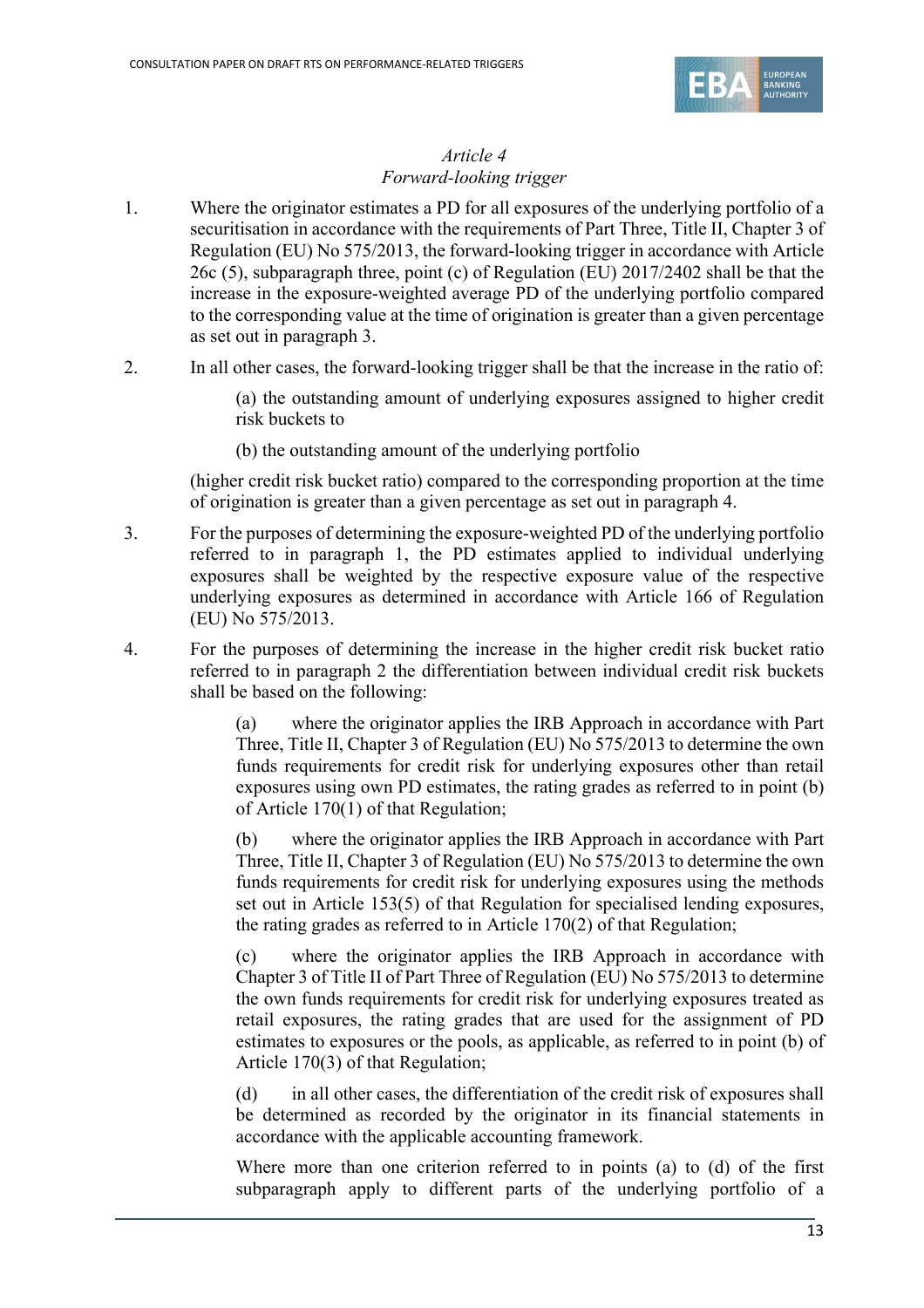

securitisation, the outstanding amount of underlying exposures assigned to higher credit risk buckets shall be determined as the sum of the total outstanding amount of underlying exposures assigned to higher credit risk buckets in accordance with each of the applied criteria.

- 5. For the purposes of determining the outstanding amount of underlying exposures assigned to higher credit risk buckets as set out in paragraph 4 all exposures in default within the meaning of Article 178(1) of Regulation (EU) No 575/2013, all exposures to a credit-impaired debtor and all other exposures entailing higher credit risk shall be assigned to the higher credit risk buckets.
- 6. Where the increase in the exposure-weighted average PD, or in the higher credit risk bucket ratio, of the underlying portfolio compared to the corresponding value at the time of origination falls below the percentage set out in accordance with paragraph 1 or 2 any time after the trigger has changed the amortisation system to sequential, the amortisation system should remain sequential until the increase in the exposureweighted average PD, or in the higher credit risk bucket ratio, of the underlying portfolio compared to the corresponding value at the time of origination remains below that percentage for at least four consecutive quarters.

#### **Questions for consultation**

**Q5.** Do you agree with the specification of the forward-looking trigger in Article 4? In your view, will the possibility of switching back to non-sequential, as set out in paragraph 6, be detrimental for the simplicity of the specific transaction and the objective of standardisation of STS on-balance-sheet securitisations?

**Q6.** According to market practice, is it common that performance-related triggers can change several times the amortisation system of the tranches throughout the life of a synthetic securitisation? If so in your view, please provide concrete examples of triggers, distinguishing between backward-looking and forward-looking triggers.

**Q7.** Do you agree that the information that the originator shall provide under Articles 7 and 26d of the Securitisation Regulation includes the information needed by the investor providing protection to understand and verify the functioning of the performance-related triggers in an STS on-balance-sheet securitisation?

**Q8.** Since, as a first step before specifying the triggers above, the EBA reassessed the triggers included in recommendation 2 on Amortisation Structure of the EBA 2020 Report on significant risk transfer in securitisation (see Section 5.2), and some elements from them were taken on board in the draft RTS, stakeholders are also invited to comment on the suitability of other triggers included in that recommendation for the purpose of these draft RTS.

**Q9.** Do you have any other comments on these draft RTS?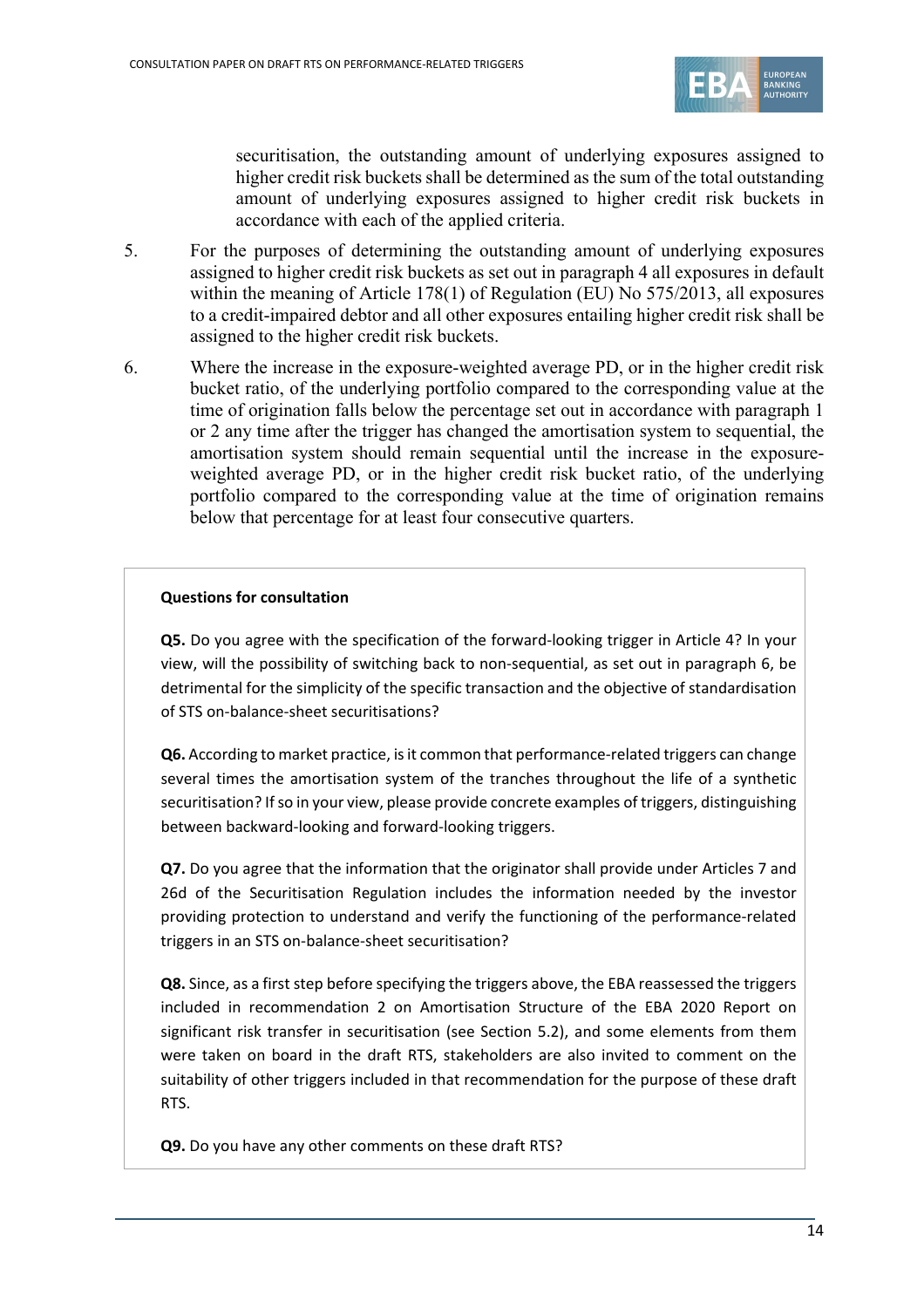

#### *Article 5*

This Regulation shall enter into force on the twentieth day following that of its publication in the *Official Journal of the European Union*.

This Regulation shall be binding in its entirety and directly applicable in all Member States. Done at Brussels,

*For the Commission*

The President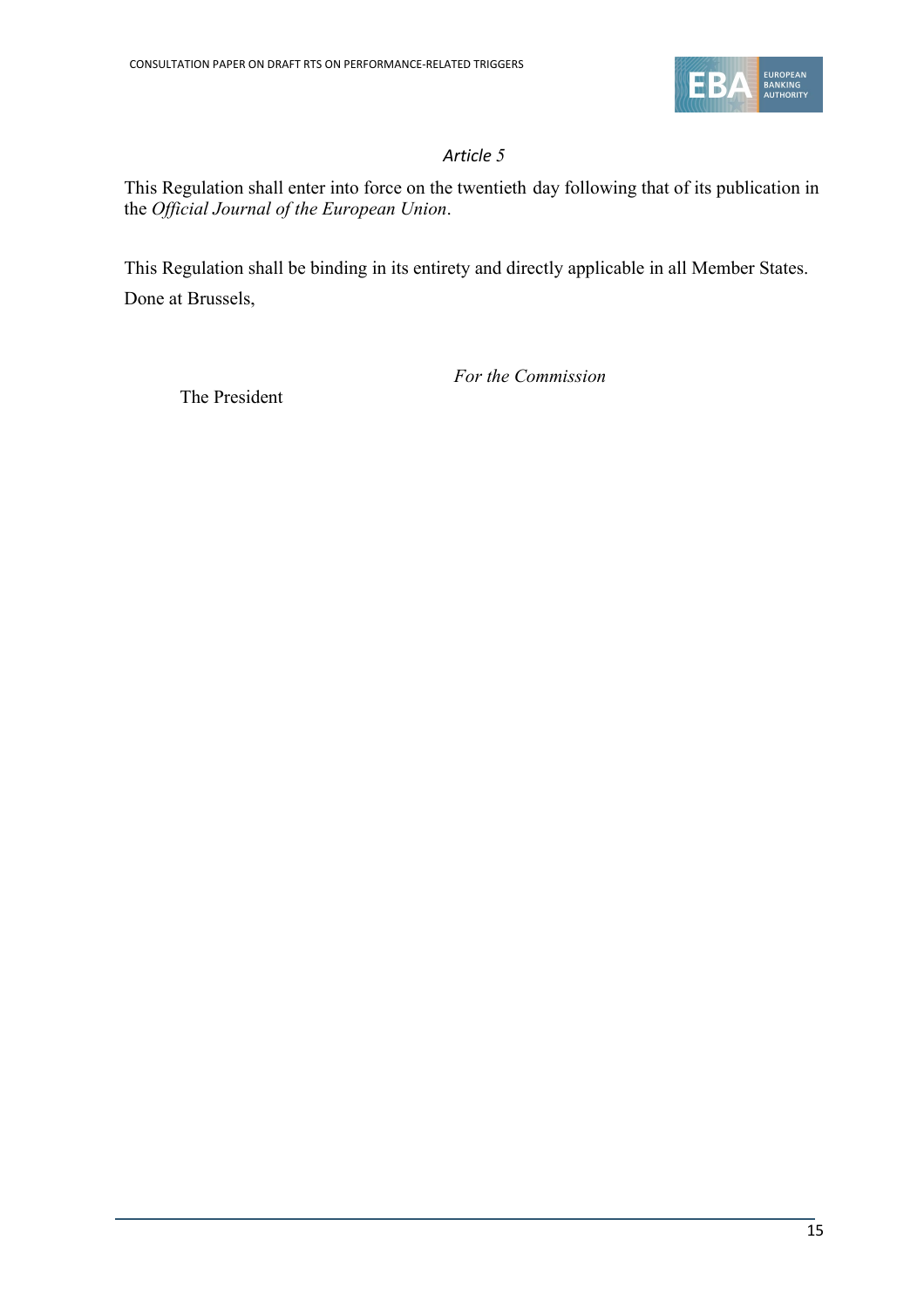

# <span id="page-15-0"></span>5. Accompanying documents

### <span id="page-15-1"></span>5.1 Draft cost-benefit analysis / impact assessment

- 1. Article 26c(5) of Regulation (EU) 2017/2402 (the Securitisation Regulation), as amended by the Regulation (EU) 2021/557 of 31 March 2021 (the Regulation amending the Securitisation Regulation), establishes, as part of the requirements relating to standardisation, that STS onbalance-sheet securitisations should feature a sequential amortisation system of the tranches. However, by way of derogation, a non-sequential amortisation system could be permitted provided that the transaction includes a minimum set of performance related triggers to switch from a non-sequential to a sequential amortisation system.
- 2. This minimum set of performance related triggers should include: two mandatory backwardlooking triggers, specified in point (a) of Article 26c(5) of the amended Securitisation Regulation, giving the transaction parties the option of choosing between the two of them, and one additional backward-looking trigger and a forward-looking trigger that are not specified in the Article.
- 3. Pursuant to subparagraph 4 of Article 26c(5) of the amended Securitisation Regulation, the EBA has to develop regulatory technical standards i) to specify the minimum triggers for STS synthetic securitisation transactions; and (ii) "where relevant", to calibrate them.
- 4. The EBA should submit those draft RTS to the Commission by 30 June 2021. The current draft RTS are the EBA's response to this mandate.
- 5. As per Article 10(1) of the EBA Regulation (Regulation (EU) No 1093/2010 of the European Parliament and of the Council), any RTS developed by the EBA shall be accompanied by an Impact Assessment (IA) annexe that analyses 'the potential related costs and benefits' before submission to the Commission. Such an annexe shall provide the reader with an overview of the findings as regards the identification of the problem, the options identified to remove the problem and their potential impacts.
- 6. For the purposes of the IA section of the Consultation Paper, the EBA prepared the IA with a cost-benefit analysis of the policy options included in the regulatory technical standards described in this Consultation Paper. Given the nature of the study, the IA is high level and qualitative in nature and includes some quantitative analysis when possible.

#### A. Problem identification

7. The Regulation amending the Securitisation Regulation is part of a wider package (the CMRP) to support the recovery from the severe economic shock caused by the COVID-19 pandemic by introducing targeted amendments to existing pieces of financial legislation, with the aim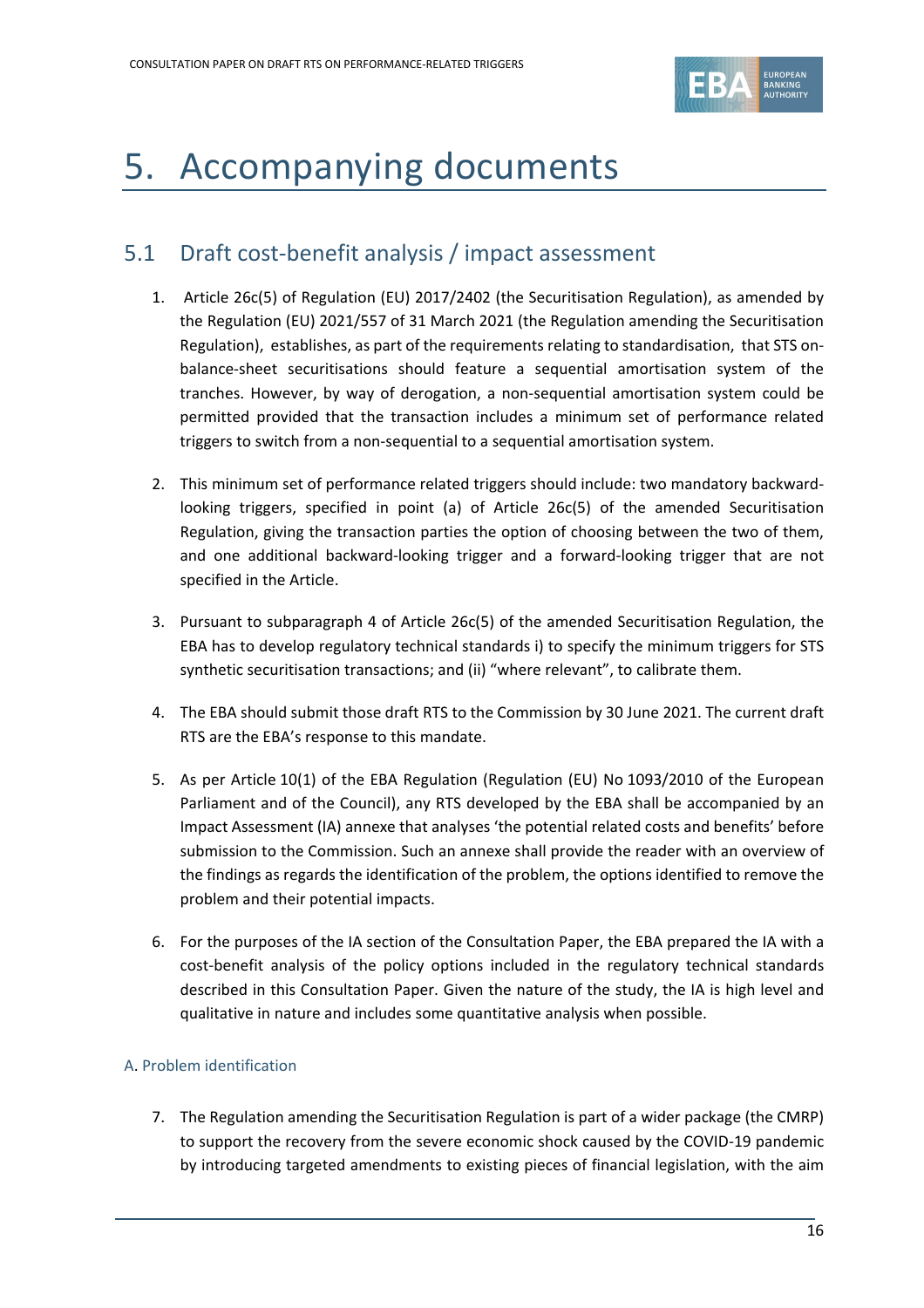

that institutions employ their capital where it is most needed while ensuring that institutions act prudently, thus fostering economic recovery in the aftermath of the COVID-19 crisis.

- 8. With that purpose, the Regulation amending the Securitisation Regulation sets out criteria for simple, transparent and standardised (STS) on-balance-sheet securitisations, the senior tranche of which receives preferential capital treatment under the CRR as part of the CMRP. STS on-balance-sheet securitisations are synthetic securitisations meeting those criteria, which justify that preferential treatment along with some additional criteria specified in the CRR. The object of the credit risk transfer should be exposures originated or purchased by a Union regulated originator within its core lending business activity and held on its balance sheet, thus excluding arbitrage securitisations from the scope of the STS label.
- 9. By achieving significant risk transfer, credit institutions can free up capital that can be used to increase lending, which can help support the economic recovery. Due to the preferential treatment of the senior tranche of STS on-balance sheet securitisations, this effect would be higher in the case of synthetic securitisations qualifying as STS.
- 10. As in the case of traditional STS securitisations, the criteria for STS on-balance-sheet securitisations establish a more risk-sensitive prudential framework, which relies on qualitative criteria that ensure simplicity, transparency and standardisation.
- 11. Among the criteria relating to standardisation, there is the requirement of sequential amortisation and a limited derogation under specific conditions.

#### B. Policy objectives

- 12. The objective of the RTS is i) to specify the minimum performance-related triggers for simple, transparent and standardised on-balance-sheet securitisations; and (ii) "where relevant", to calibrate them.
- 13. The EBA interprets the mandate in the sense that:
	- i. Regarding the backward-looking triggers under point (a) of Article 26c(5) of the amended Securitisation Regulation,, the RTS may "specify" these triggers in further detail in as much the EBA deems necessary or appropriate to meet its mandate.
	- ii. Regarding the triggers under points (b) and (c), as Article 26 $c(5)$  of the amended Securitisation Regulation refers generically to them as "one additional backwardlooking trigger" and "one forward-looking trigger", these triggers need to be created ex novo and defined in detail by the RTS as additional triggers.
	- iii. With regard to the calibration of these triggers, it should be noted that the mandate in article 26c(5) of the amended Securitisation Regulation is qualified by "*where relevant*", which should be understood as giving the EBA the power to decide not to set the level of a given trigger, if it considers inappropriate to do so taking into account all the relevant circumstances.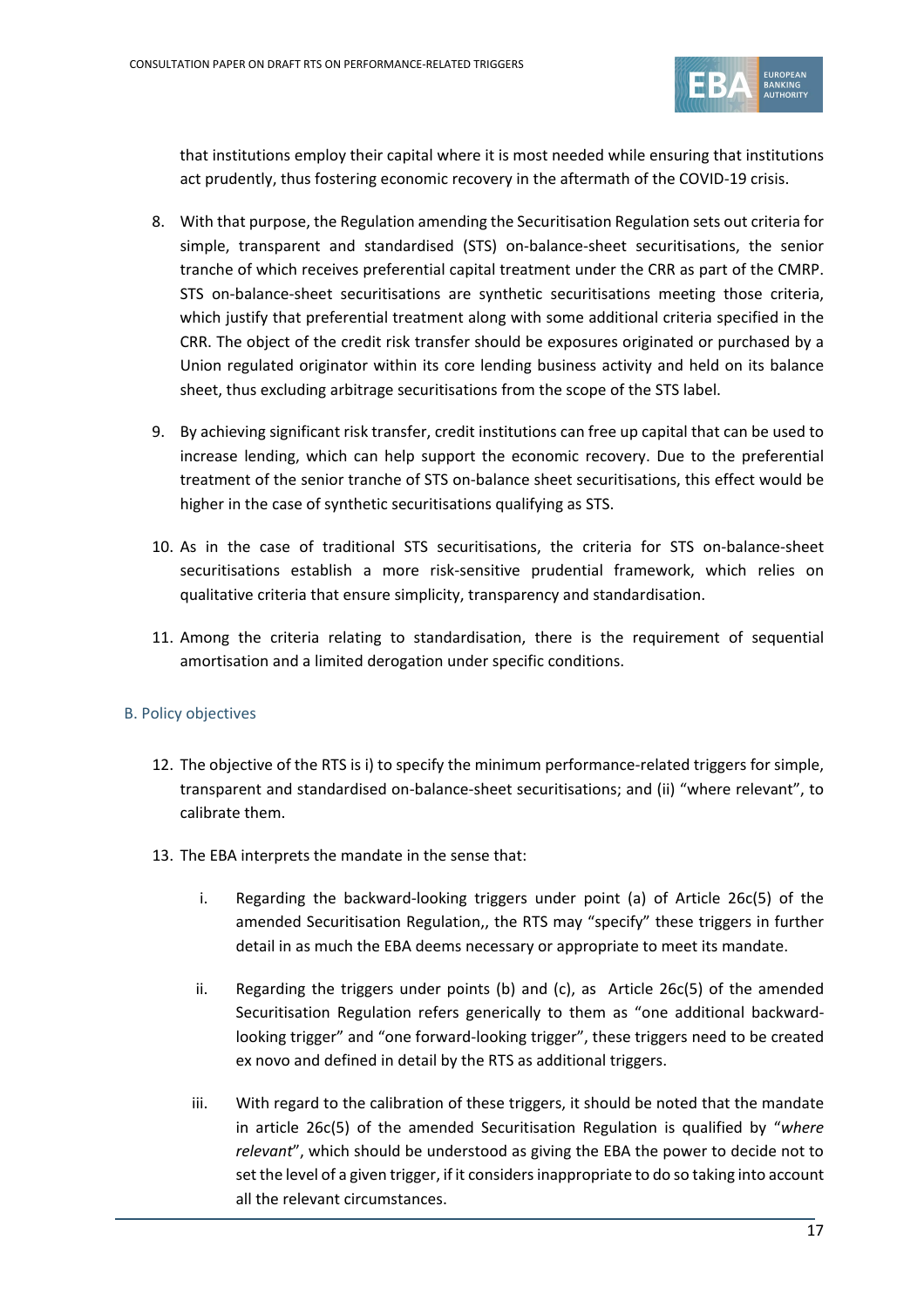

- 14. The RTS include only one trigger under point (b), which targets that the credit enhancement received from the senior tranche does not fall below a certain threshold. Two possible triggers were considered the most meaningful. The draft RTS includes the preferred option and the alternative option in the corresponding article and the consultation asks for specific feedback on it.
- 15. The RTS include only one trigger under point (c), the RTS establish a trigger that targets the comparison between the risk profile of the securitised exposures at origination and the corresponding one at any point in time afterwards. When the risk profile of the underlying exposures worsens above a certain level the trigger will be activated
- 16. The EBA considers that limiting the options within the minimum performance related triggers is prudent and appropriate for standardisation. The Level 1 requirements already provide an option for the trigger under point (a). Therefore, providing a set of optional triggers for the additional backward-looking trigger under point (b) and for the forward-looking trigger under point (c) would be detrimental to the purpose of standardisation. On the contrary, providing only one trigger under points (b) and (c), which is meaningful and applicable to any type of transaction, would help the standardisation of the STS product. This is without prejudice to the right of the parties to include other performance related triggers, on top of the minimum ones set out in the Level 1 and in these RTS, if they consider it necessary.
- 17. The EBA deems appropriate that these draft RTS only calibrate the trigger under point (b). The level of the triggers under point (a) and (c) shall be determined by the parties to the securitisation, as the trigger under point (a) is transaction-specific and depends on the assessment made by the parties of the riskiness of the underlying exposures at inception, and in the case of the trigger under point (c) also the relevant threshold would very much depend on the starting point of the risk distribution at inception (i.e. the same percentage of migration to higher credit risk buckets of a portfolio with very low risk at inception in comparison with that of a portfolio with medium or high risk at inception would not have the same effect in terms of the activation of the trigger).
- 18. Finally, the EBA considers that, given the nature of backward-looking triggers, the switch to sequential amortisation should be permanent, as those triggers take into account, directly or indirectly, the effect of cumulative losses or defaults. However, when as a consequence of the activation of the forward-looking performance-related trigger, a securitisation has at a certain point in time switched from non-sequential to sequential amortisation, it should only revert to non-sequential amortisation as long as the improvement in the expected performance of the securitised exposures remain below the trigger level over a minimum time span.
- 19. The analysis carried out, however, has highlighted that the reversion to non-sequential amortisation due to the improvement of the level of the forward-looking trigger could have the effect of reducing the overall transactions' standardisation level in the market, thus potentially contradicting one of the criteria for the STS on-balance-sheet securitisation label. Furthermore, allowing the reversion to non-sequential amortisation without any restrictions could inevitably make the assessment of transactions' risk profile by investors and supervisors more difficult, increasing the level of complexity of on-balance-sheet securitisations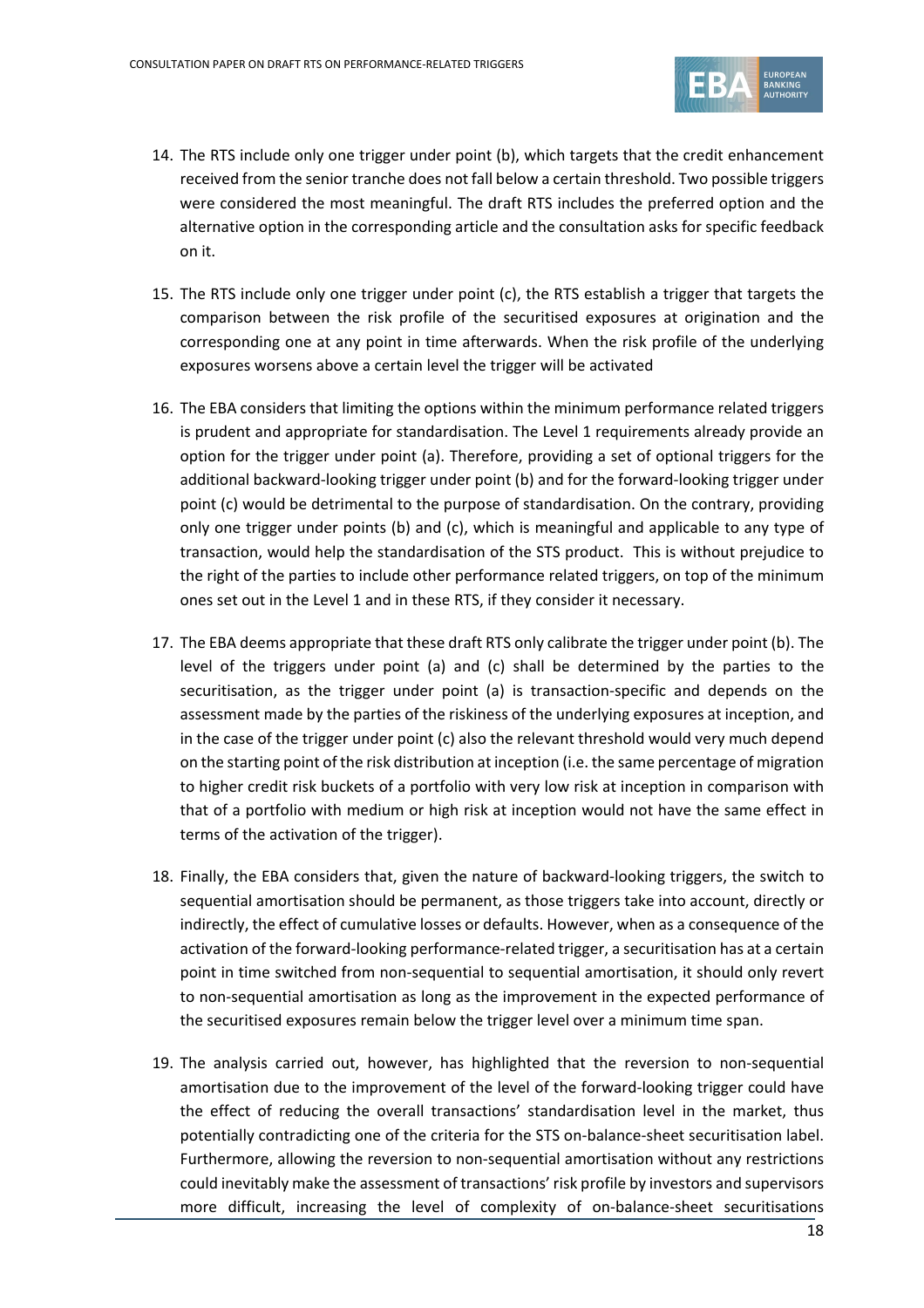

benefitting from the STS label. As a consequence of the above, the EBA has decided that switching from non-sequential to sequential amortisation should be subject to specific conditions that ensure that the robustness of the improvement of the expected performance of the underlying portfolio remains over time.

#### C. Cost-benefit analysis

- 20. Taking into account the foregoing, the proposed technical standards are expected to provide enough benefits for institutions and supervisors that more than offset the additional costs connected with their implementation.
- 21. The specification of a requirement linked to the standardisation in the STS label, provides clarity both to the parties to the securitisations and to supervisors, which is an important element for the issuance of new deals.
- 22. From the perspective of the parties to the securitisation, as the triggers specified in the RTS ensure that the transaction will revert to sequential amortisation when the performance of the underlying exposures makes it necessary, those triggers will help reduce the costs of the protection purchased until that moment, making the transaction more efficient. And, on the other hand, those triggers will ensure that the tranches providing protection are thick enough when the performance of the underlying portfolio deteriorates, absorbing the losses and the risks they are meant to.
- 23. From the perspective of supervisors, these triggers will help ensure that the transfer of risk is significant throughout the life of the transaction under different scenarios, and that the capital relief achieved by the originator is commensurate, as some of the minimum triggers can be included in the model used for the SRT assessment.

### <span id="page-18-0"></span>5.2 Triggers referred to in Recommendation 2 of the EBA Report on significant risk transfer in securitisations<sup>[6](#page-18-1)</sup>

#### Backward-looking triggers:

- i. cumulative losses at a point in time higher than a given percentage of the lifetime expected losses (LTELs) at inception;
- ii. cumulative non-matured defaults higher than a given percentage of the sum of the outstanding nominal amount of the tranche by which the risk is transferred and the tranches that are subordinated to it;
- iii. increase in the cumulative amount of defaulted exposures/losses greater than a given percentage of the outstanding amount of the underlying portfolio;
- iv. weighted average credit quality in the portfolio decreasing below a given prespecified level and/or the concentration of exposures in high credit risk (PD) buckets increasing above a pre-specified level.

<span id="page-18-1"></span><sup>6</sup> [EBA Report on significant risk transfer in securitisations](https://www.eba.europa.eu/sites/default/documents/files/document_library/News%20and%20Press/Press%20Room/Press%20Releases/2020/EBA%20calls%20on%20the%20EU%20Commission%20to%20harmonise%20practices%20and%20processes%20for%20significant%20risk%20transfer%20assessments%20in%20securitisation/962027/EBA%20Report%20on%20SRT.pdf)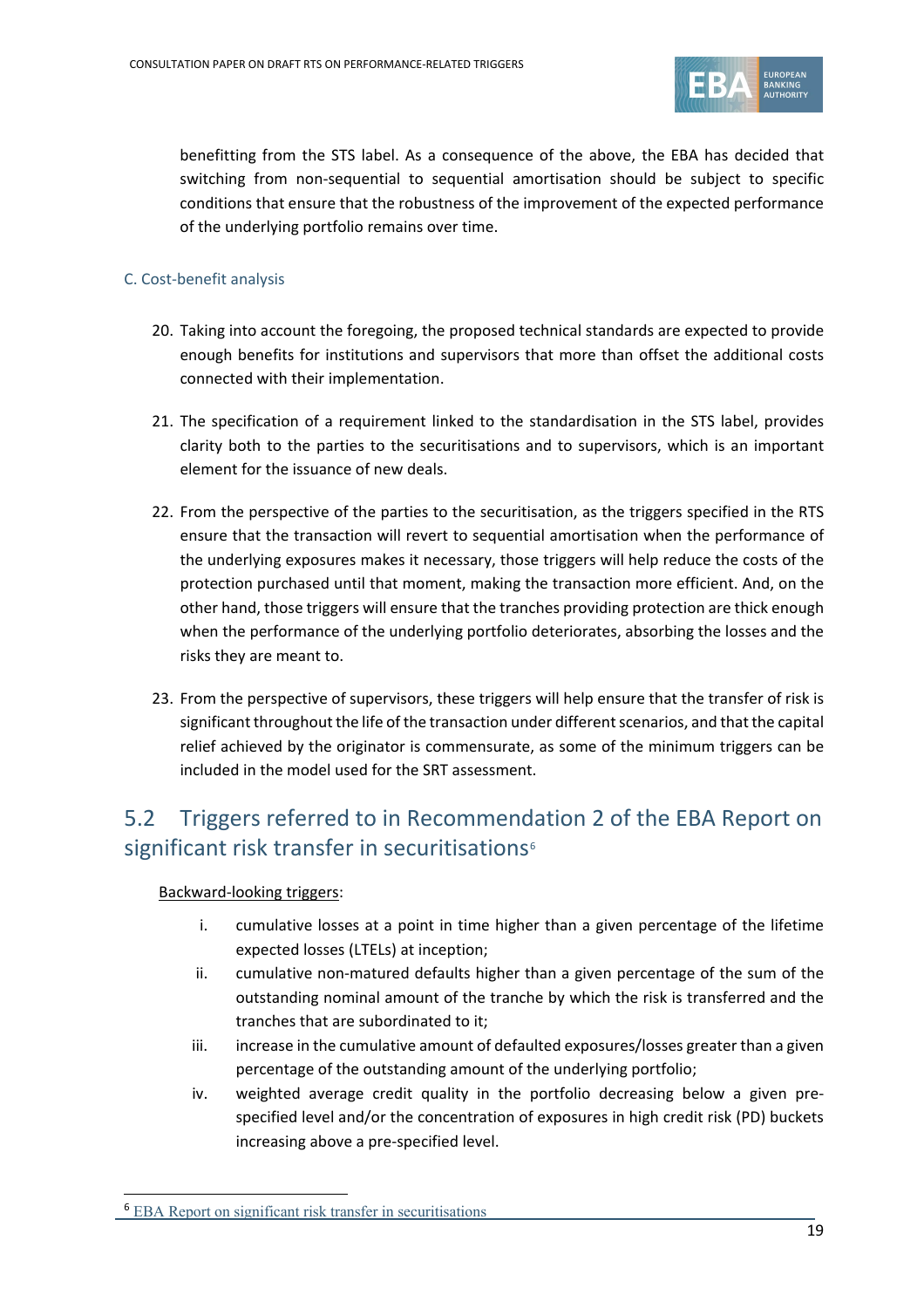

#### Forward-looking triggers:

- i. increase in the weighted average 1-year PD of the underlying portfolio (as determined in accordance with internal ratings based (IRB) requirements) greater than a given percentage;
- ii. increase in the 1-year expected losses (ELs) of the underlying portfolio (as determined in accordance with IRB requirements) greater than a given percentage;
- iii. increase in the cumulative amount of underlying exposures for which the credit risk has increased significantly since initial recognition (for example international financial reporting standards (IFRS) 9 stage 2) greater than a given percentage of the outstanding amount of the underlying portfolio;
- <span id="page-19-0"></span>iv. granularity of the portfolio falling below a given pre-specified level.